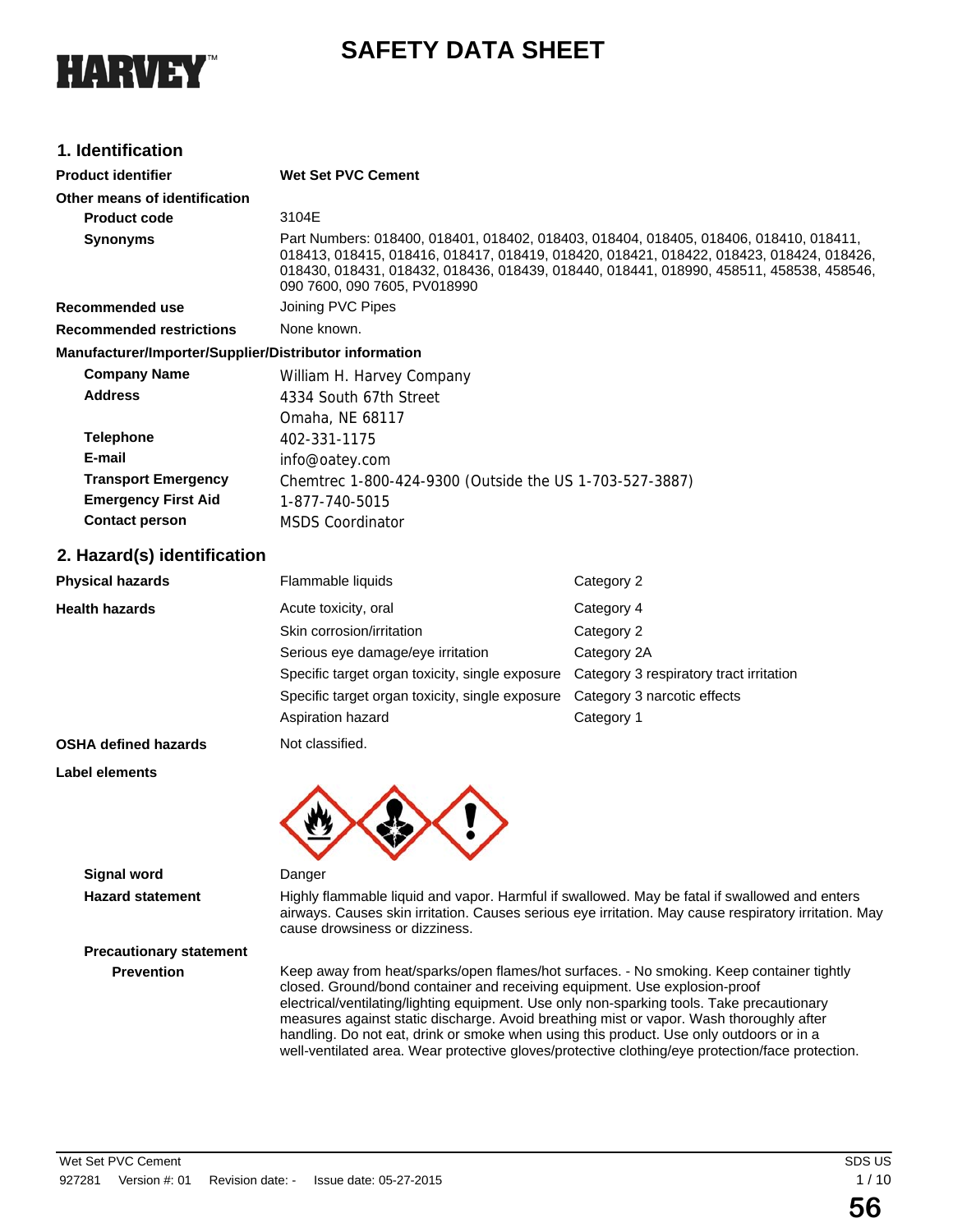| <b>Response</b>                              | If swallowed: Immediately call a poison center/doctor. If on skin (or hair): Take off immediately all<br>contaminated clothing. Rinse skin with water/shower. If inhaled: Remove person to fresh air and<br>keep comfortable for breathing. If in eyes: Rinse cautiously with water for several minutes.<br>Remove contact lenses, if present and easy to do. Continue rinsing. Call a poison center/doctor if<br>you feel unwell. Rinse mouth. Do NOT induce vomiting. If skin irritation occurs: Get medical<br>advice/attention. If eye irritation persists: Get medical advice/attention. Take off contaminated<br>clothing and wash before reuse. In case of fire: Use appropriate media to extinguish. |
|----------------------------------------------|--------------------------------------------------------------------------------------------------------------------------------------------------------------------------------------------------------------------------------------------------------------------------------------------------------------------------------------------------------------------------------------------------------------------------------------------------------------------------------------------------------------------------------------------------------------------------------------------------------------------------------------------------------------------------------------------------------------|
| <b>Storage</b>                               | Store in a well-ventilated place. Keep container tightly closed. Keep cool. Store locked up.                                                                                                                                                                                                                                                                                                                                                                                                                                                                                                                                                                                                                 |
| <b>Disposal</b>                              | Dispose of contents/container in accordance with local/regional/national/international regulations.                                                                                                                                                                                                                                                                                                                                                                                                                                                                                                                                                                                                          |
| Hazard(s) not otherwise<br>classified (HNOC) | Frequent or prolonged contact may defat and dry the skin, leading to discomfort and dermatitis.<br>May form explosive peroxides. Contains a chemical classified by the US EPA as a suspected<br>possible carcinogen.                                                                                                                                                                                                                                                                                                                                                                                                                                                                                         |

## **Supplemental information**

Not applicable.

# **3. Composition/information on ingredients**

**Mixtures**

| <b>Chemical name</b>     | <b>CAS number</b> | %         |
|--------------------------|-------------------|-----------|
| Furan, Tetrahydro-       | 109-99-9          | 40-70     |
| Polyvinyl chloride       | 9002-86-2         | $10 - 20$ |
| Acetone                  | 67-64-1           | $5 - 15$  |
| Cyclohexanone            | 108-94-1          | $5 - 15$  |
| Methyl ethyl ketone      | 78-93-3           | $5 - 15$  |
| Silica, amorphous, fumed | 112945-52-5       | $1 - 5$   |

\*Designates that a specific chemical identity and/or percentage of composition has been withheld as a trade secret.

| 4. First-aid measures                                                        |                                                                                                                                                                                                                                                                                                                                                                                     |
|------------------------------------------------------------------------------|-------------------------------------------------------------------------------------------------------------------------------------------------------------------------------------------------------------------------------------------------------------------------------------------------------------------------------------------------------------------------------------|
| <b>Inhalation</b>                                                            | Remove victim to fresh air and keep at rest in a position comfortable for breathing. Call a POISON<br>CENTER or doctor/physician if you feel unwell.                                                                                                                                                                                                                                |
| <b>Skin contact</b>                                                          | Take off immediately all contaminated clothing. Wash with plenty of soap and water. If skin<br>irritation occurs: Get medical advice/attention.                                                                                                                                                                                                                                     |
| Eye contact                                                                  | Immediately flush eyes with plenty of water for at least 15 minutes. Remove contact lenses, if<br>present and easy to do. Continue rinsing. If eye irritation persists: Get medical advice/attention.                                                                                                                                                                               |
| Ingestion                                                                    | Call a physician or poison control center immediately. Do not induce vomiting. If vomiting occurs,<br>keep head low so that stomach content doesn't get into the lungs. Aspiration may cause<br>pulmonary edema and pneumonitis.                                                                                                                                                    |
| <b>Most important</b><br>symptoms/effects, acute and<br>delayed              | Irritation of nose and throat. Aspiration may cause pulmonary edema and pneumonitis. Severe eye<br>irritation. Symptoms may include stinging, tearing, redness, swelling, and blurred vision. May<br>cause respiratory irritation. Vapors have a narcotic effect and may cause headache, fatigue,<br>dizziness and nausea. Skin irritation. May cause redness and pain.             |
| Indication of immediate<br>medical attention and special<br>treatment needed | Provide general supportive measures and treat symptomatically. Thermal burns: Flush with water<br>immediately. While flushing, remove clothes which do not adhere to affected area. Call an<br>ambulance. Continue flushing during transport to hospital. In case of shortness of breath, give<br>oxygen. Keep victim warm. Keep victim under observation. Symptoms may be delayed. |
| <b>General information</b>                                                   | Take off all contaminated clothing immediately. Ensure that medical personnel are aware of the<br>material(s) involved, and take precautions to protect themselves. Wash contaminated clothing<br>before reuse.                                                                                                                                                                     |
| 5. Fire-fighting measures                                                    |                                                                                                                                                                                                                                                                                                                                                                                     |
| Suitable extinguishing media                                                 | Alcohol resistant foam. Water fog. Dry chemical powder. Carbon dioxide (CO2).                                                                                                                                                                                                                                                                                                       |
| <b>Unsuitable extinguishing</b><br>media                                     | Do not use water jet as an extinguisher, as this will spread the fire.                                                                                                                                                                                                                                                                                                              |
| Specific hazards arising from<br>the chemical                                | Vapors may form explosive mixtures with air. Vapors may travel considerable distance to a source<br>of ignition and flash back. During fire, gases hazardous to health may be formed.                                                                                                                                                                                               |
| Special protective equipment<br>and precautions for firefighters             | Self-contained breathing apparatus and full protective clothing must be worn in case of fire.                                                                                                                                                                                                                                                                                       |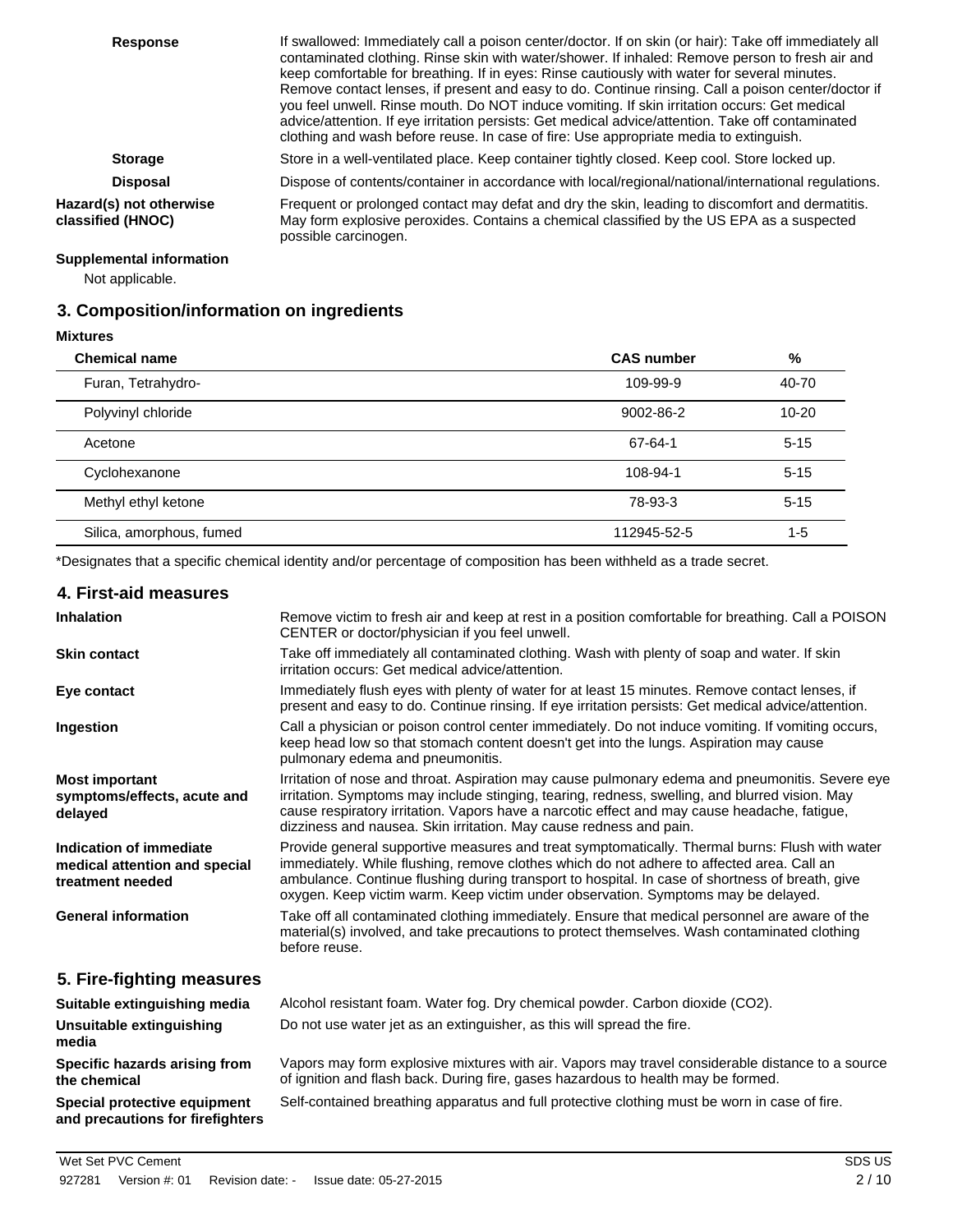| <b>Fire fighting</b><br>equipment/instructions                                   | In case of fire and/or explosion do not breathe fumes. Move containers from fire area if you can do<br>so without risk.                                                                                                                                                                                                                                                                                                                                                                                                                                                                                                                                                                                                                      |
|----------------------------------------------------------------------------------|----------------------------------------------------------------------------------------------------------------------------------------------------------------------------------------------------------------------------------------------------------------------------------------------------------------------------------------------------------------------------------------------------------------------------------------------------------------------------------------------------------------------------------------------------------------------------------------------------------------------------------------------------------------------------------------------------------------------------------------------|
| <b>Specific methods</b>                                                          | Use standard firefighting procedures and consider the hazards of other involved materials.                                                                                                                                                                                                                                                                                                                                                                                                                                                                                                                                                                                                                                                   |
| <b>General fire hazards</b>                                                      | Highly flammable liquid and vapor. This product contains tetrahydrofuran that may form explosive<br>organic peroxide when exposed to air or light or with age.                                                                                                                                                                                                                                                                                                                                                                                                                                                                                                                                                                               |
| 6. Accidental release measures                                                   |                                                                                                                                                                                                                                                                                                                                                                                                                                                                                                                                                                                                                                                                                                                                              |
| <b>Personal precautions,</b><br>protective equipment and<br>emergency procedures | Keep unnecessary personnel away. Keep people away from and upwind of spill/leak. Keep out of<br>low areas. Eliminate all ignition sources (no smoking, flares, sparks, or flames in immediate area).<br>Wear appropriate protective equipment and clothing during clean-up. Avoid breathing mist or<br>vapor. Do not touch damaged containers or spilled material unless wearing appropriate protective<br>clothing. Ventilate closed spaces before entering them. Local authorities should be advised if<br>significant spillages cannot be contained. For personal protection, see section 8 of the SDS.                                                                                                                                   |
| <b>Methods and materials for</b><br>containment and cleaning up                  | Eliminate all ignition sources (no smoking, flares, sparks, or flames in immediate area). Take<br>precautionary measures against static discharge. Use only non-sparking tools. Keep combustibles<br>(wood, paper, oil, etc.) away from spilled material. This product is miscible in water.                                                                                                                                                                                                                                                                                                                                                                                                                                                 |
|                                                                                  | Large Spills: Stop the flow of material, if this is without risk. Use water spray to reduce vapors or<br>divert vapor cloud drift. Dike the spilled material, where this is possible. Cover with plastic sheet to<br>prevent spreading. Use a non-combustible material like vermiculite, sand or earth to soak up the<br>product and place into a container for later disposal. Prevent entry into waterways, sewer,<br>basements or confined areas. Following product recovery, flush area with water.                                                                                                                                                                                                                                      |
|                                                                                  | Small Spills: Absorb with earth, sand or other non-combustible material and transfer to containers<br>for later disposal. Wipe up with absorbent material (e.g. cloth, fleece). Clean surface thoroughly to<br>remove residual contamination.                                                                                                                                                                                                                                                                                                                                                                                                                                                                                                |
|                                                                                  | Never return spills to original containers for re-use. For waste disposal, see section 13 of the SDS.                                                                                                                                                                                                                                                                                                                                                                                                                                                                                                                                                                                                                                        |
| <b>Environmental precautions</b>                                                 | Avoid discharge into drains, water courses or onto the ground.                                                                                                                                                                                                                                                                                                                                                                                                                                                                                                                                                                                                                                                                               |
| 7. Handling and storage                                                          |                                                                                                                                                                                                                                                                                                                                                                                                                                                                                                                                                                                                                                                                                                                                              |
| <b>Precautions for safe handling</b>                                             | Vapors may form explosive mixtures with air. Do not handle, store or open near an open flame,<br>sources of heat or sources of ignition. Protect material from direct sunlight. Explosion-proof<br>general and local exhaust ventilation. Take precautionary measures against static discharges. All<br>equipment used when handling the product must be grounded. Use non-sparking tools and<br>explosion-proof equipment. Avoid breathing mist or vapor. Avoid contact with eyes, skin, and<br>clothing. Avoid prolonged exposure. Do not taste or swallow. When using, do not eat, drink or<br>smoke. Wear appropriate personal protective equipment. Wash hands thoroughly after handling.<br>Observe good industrial hygiene practices. |
| <b>Conditions for safe storage,</b><br>including any incompatibilities           | Store locked up. Keep away from heat, sparks and open flame. Prevent electrostatic charge<br>build-up by using common bonding and grounding techniques. Store in a cool, dry place out of<br>direct sunlight. Store in original tightly closed container. Store in a well-ventilated place. Store<br>away from incompatible materials (see Section 10 of the SDS).                                                                                                                                                                                                                                                                                                                                                                           |

# **8. Exposure controls/personal protection**

#### **Occupational exposure limits**

## **US. OSHA Specifically Regulated Substances (29 CFR 1910.1001-1050)**

| <b>Components</b>                                                 | <b>Type</b> | Value                |        |
|-------------------------------------------------------------------|-------------|----------------------|--------|
| Polyvinyl chloride (CAS<br>$9002 - 86 - 2$                        | <b>STEL</b> | 5 ppm                |        |
|                                                                   | <b>TWA</b>  | 1 ppm                |        |
| US. OSHA Table Z-1 Limits for Air Contaminants (29 CFR 1910.1000) |             |                      |        |
| <b>Components</b>                                                 | <b>Type</b> | <b>Form</b><br>Value |        |
| Acetone (CAS 67-64-1)                                             | PEL         | 2400 mg/m3           |        |
|                                                                   |             | 1000 ppm             |        |
| Cyclohexanone (CAS<br>$108 - 94 - 1$                              | <b>PEL</b>  | 200 mg/m3            |        |
|                                                                   |             | 50 ppm               |        |
| Furan, Tetrahydro- (CAS<br>$109 - 99 - 9)$                        | <b>PEL</b>  | 590 mg/m3            |        |
|                                                                   |             | 200 ppm              |        |
| Methyl ethyl ketone (CAS<br>78-93-3)                              | <b>PEL</b>  | 590 mg/m3            |        |
| Wet Set PVC Cement                                                |             |                      | SDS US |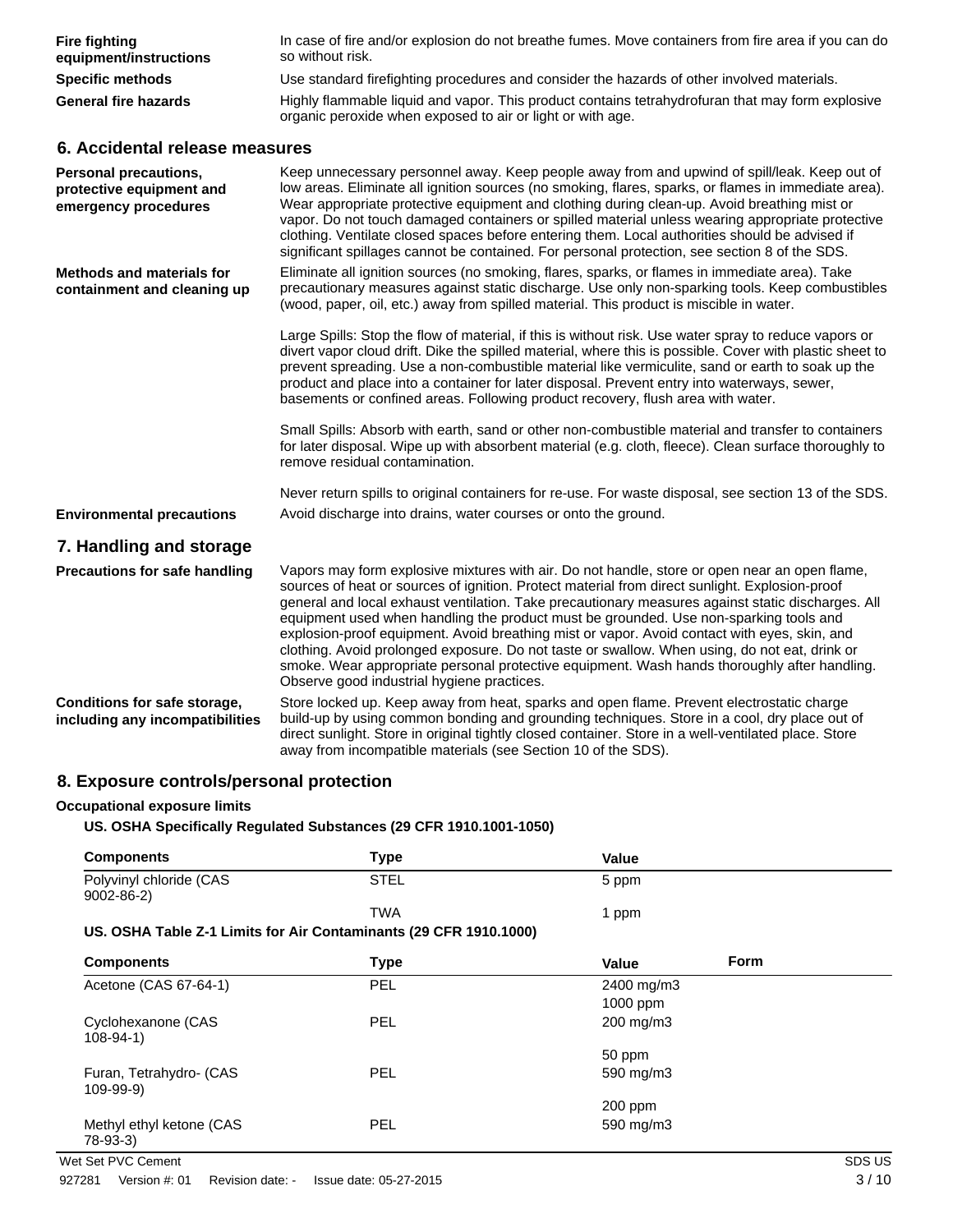## **US. OSHA Table Z-1 Limits for Air Contaminants (29 CFR 1910.1000)**

| <b>Components</b>                             | <b>Type</b> |                    |                 | Value                | Form                 |
|-----------------------------------------------|-------------|--------------------|-----------------|----------------------|----------------------|
|                                               |             |                    |                 | 200 ppm              |                      |
| Polyvinyl chloride (CAS<br>$9002 - 86 - 2$    | PEL         |                    |                 | 5 mg/m3              | Respirable fraction. |
|                                               |             |                    |                 | 15 mg/m3             | Total dust.          |
| US. OSHA Table Z-3 (29 CFR 1910.1000)         |             |                    |                 |                      |                      |
| <b>Components</b>                             | <b>Type</b> |                    |                 | <b>Value</b>         |                      |
| Silica, amorphous, fumed<br>(CAS 112945-52-5) | <b>TWA</b>  |                    |                 | $0.8$ mg/m $3$       |                      |
|                                               |             |                    |                 | 20 mppcf             |                      |
| <b>US. ACGIH Threshold Limit Values</b>       |             |                    |                 |                      |                      |
| <b>Components</b>                             | <b>Type</b> |                    |                 | <b>Value</b>         | <b>Form</b>          |
| Acetone (CAS 67-64-1)                         | <b>STEL</b> |                    |                 | $\overline{7}50$ ppm |                      |
|                                               | <b>TWA</b>  |                    |                 | 500 ppm              |                      |
| Cyclohexanone (CAS<br>$108-94-1)$             | <b>STEL</b> |                    |                 | 50 ppm               |                      |
|                                               | <b>TWA</b>  |                    |                 | 20 ppm               |                      |
| Furan, Tetrahydro- (CAS<br>109-99-9)          | <b>STEL</b> |                    |                 | 100 ppm              |                      |
|                                               | <b>TWA</b>  |                    |                 | 50 ppm               |                      |
| Methyl ethyl ketone (CAS<br>$78-93-3)$        | <b>STEL</b> |                    |                 | 300 ppm              |                      |
|                                               | <b>TWA</b>  |                    |                 | 200 ppm              |                      |
| Polyvinyl chloride (CAS<br>$9002 - 86 - 2$    | <b>TWA</b>  |                    |                 | 1 $mg/m3$            | Respirable fraction. |
| US. NIOSH: Pocket Guide to Chemical Hazards   |             |                    |                 |                      |                      |
| <b>Components</b>                             | <b>Type</b> |                    |                 | Value                |                      |
| Acetone (CAS 67-64-1)                         | <b>TWA</b>  |                    |                 | 590 mg/m3            |                      |
|                                               |             |                    |                 | 250 ppm              |                      |
| Cyclohexanone (CAS<br>$108 - 94 - 1$          | <b>TWA</b>  |                    |                 | 100 mg/m3            |                      |
|                                               |             |                    |                 | 25 ppm               |                      |
| Furan, Tetrahydro- (CAS<br>109-99-9)          | <b>STEL</b> |                    |                 | 735 mg/m3            |                      |
|                                               |             |                    |                 | 250 ppm              |                      |
|                                               | <b>TWA</b>  |                    |                 | 590 mg/m3            |                      |
|                                               |             |                    |                 | 200 ppm              |                      |
| Methyl ethyl ketone (CAS<br>$78-93-3)$        | <b>STEL</b> |                    |                 | 885 mg/m3            |                      |
|                                               |             |                    |                 | 300 ppm              |                      |
|                                               | <b>TWA</b>  |                    |                 | 590 mg/m3            |                      |
|                                               |             |                    |                 | 200 ppm              |                      |
| Silica, amorphous, fumed<br>(CAS 112945-52-5) | <b>TWA</b>  |                    |                 | $6$ mg/m $3$         |                      |
| <b>Biological limit values</b>                |             |                    |                 |                      |                      |
| <b>ACGIH Biological Exposure Indices</b>      |             |                    |                 |                      |                      |
| <b>Components</b>                             | Value       | <b>Determinant</b> | <b>Specimen</b> | <b>Sampling Time</b> |                      |
| Acetone (CAS 67-64-1)                         | 50 mg/l     | Acetone            | Urine           | $\star$              |                      |
|                                               |             |                    |                 |                      |                      |

| Acetone (CAS 67-64-1)             | $50 \text{ mg/l}$ | Acetone                                     | Urine | $\star$ |  |
|-----------------------------------|-------------------|---------------------------------------------|-------|---------|--|
| Cyclohexanone (CAS<br>$108-94-1)$ | 80 mg/l           | 1,2-Cyclohexan<br>ediol, with<br>hydrolysis | Urine | $\star$ |  |
|                                   | $8 \text{ mq/l}$  | Cyclohexanol,<br>with hydrolysis            | Urine | $\star$ |  |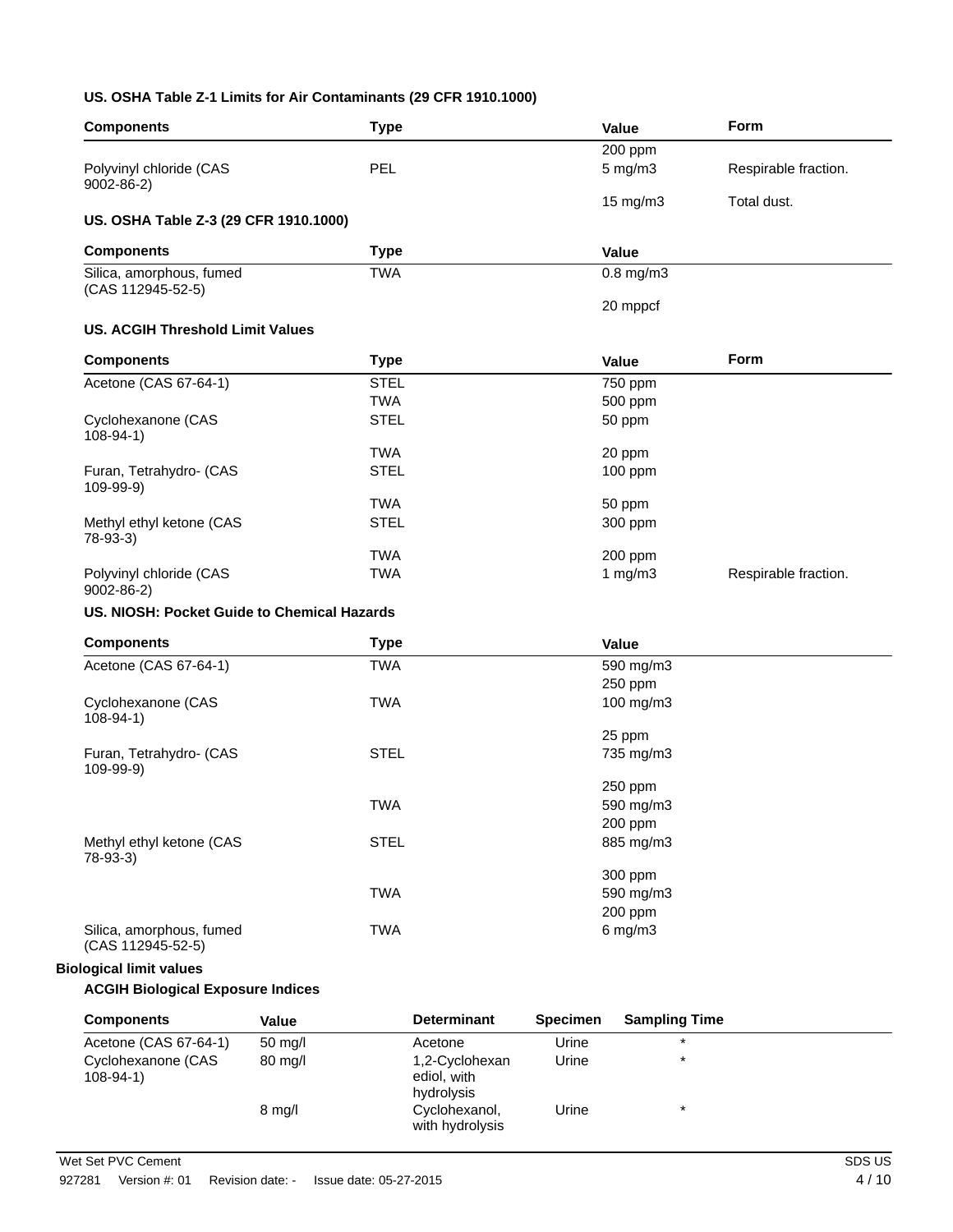## **ACGIH Biological Exposure Indices**

| <b>Components</b>                                                     | Value    |                                                                | <b>Determinant</b>  | <b>Specimen</b>                   | <b>Sampling Time</b>                                                                                                                                                                                                                                                                                                                                                                                                                                                                               |                                                                                                                                                                                                   |
|-----------------------------------------------------------------------|----------|----------------------------------------------------------------|---------------------|-----------------------------------|----------------------------------------------------------------------------------------------------------------------------------------------------------------------------------------------------------------------------------------------------------------------------------------------------------------------------------------------------------------------------------------------------------------------------------------------------------------------------------------------------|---------------------------------------------------------------------------------------------------------------------------------------------------------------------------------------------------|
| Furan, Tetrahydro- (CAS<br>109-99-9)                                  | $2$ mg/l |                                                                | Tetrahydrofura<br>n | Urine                             |                                                                                                                                                                                                                                                                                                                                                                                                                                                                                                    |                                                                                                                                                                                                   |
| Methyl ethyl ketone (CAS<br>$78-93-3$                                 | $2$ mg/l |                                                                | <b>MEK</b>          | Urine                             |                                                                                                                                                                                                                                                                                                                                                                                                                                                                                                    |                                                                                                                                                                                                   |
| * - For sampling details, please see the source document.             |          |                                                                |                     |                                   |                                                                                                                                                                                                                                                                                                                                                                                                                                                                                                    |                                                                                                                                                                                                   |
| <b>Exposure guidelines</b>                                            |          |                                                                |                     |                                   |                                                                                                                                                                                                                                                                                                                                                                                                                                                                                                    |                                                                                                                                                                                                   |
| US - California OELs: Skin designation                                |          |                                                                |                     |                                   |                                                                                                                                                                                                                                                                                                                                                                                                                                                                                                    |                                                                                                                                                                                                   |
| Cyclohexanone (CAS 108-94-1)                                          |          |                                                                |                     | Can be absorbed through the skin. |                                                                                                                                                                                                                                                                                                                                                                                                                                                                                                    |                                                                                                                                                                                                   |
| US - Minnesota Haz Subs: Skin designation applies                     |          |                                                                |                     |                                   |                                                                                                                                                                                                                                                                                                                                                                                                                                                                                                    |                                                                                                                                                                                                   |
| Cyclohexanone (CAS 108-94-1)                                          |          |                                                                |                     | Skin designation applies.         |                                                                                                                                                                                                                                                                                                                                                                                                                                                                                                    |                                                                                                                                                                                                   |
| US - Tennessee OELs: Skin designation                                 |          |                                                                |                     |                                   |                                                                                                                                                                                                                                                                                                                                                                                                                                                                                                    |                                                                                                                                                                                                   |
| Cyclohexanone (CAS 108-94-1)                                          |          |                                                                |                     | Can be absorbed through the skin. |                                                                                                                                                                                                                                                                                                                                                                                                                                                                                                    |                                                                                                                                                                                                   |
| US ACGIH Threshold Limit Values: Skin designation                     |          |                                                                |                     |                                   |                                                                                                                                                                                                                                                                                                                                                                                                                                                                                                    |                                                                                                                                                                                                   |
| Cyclohexanone (CAS 108-94-1)                                          |          |                                                                |                     | Can be absorbed through the skin. |                                                                                                                                                                                                                                                                                                                                                                                                                                                                                                    |                                                                                                                                                                                                   |
| Furan, Tetrahydro- (CAS 109-99-9)                                     |          |                                                                |                     | Can be absorbed through the skin. |                                                                                                                                                                                                                                                                                                                                                                                                                                                                                                    |                                                                                                                                                                                                   |
| US. NIOSH: Pocket Guide to Chemical Hazards                           |          |                                                                |                     |                                   |                                                                                                                                                                                                                                                                                                                                                                                                                                                                                                    |                                                                                                                                                                                                   |
| Cyclohexanone (CAS 108-94-1)                                          |          |                                                                |                     | Can be absorbed through the skin. |                                                                                                                                                                                                                                                                                                                                                                                                                                                                                                    |                                                                                                                                                                                                   |
| Appropriate engineering<br>controls                                   |          | shower must be available when handling this product.           |                     |                                   | Explosion-proof general and local exhaust ventilation. Good general ventilation (typically 10 air<br>changes per hour) should be used. Ventilation rates should be matched to conditions. If<br>applicable, use process enclosures, local exhaust ventilation, or other engineering controls to<br>maintain airborne levels below recommended exposure limits. If exposure limits have not been<br>established, maintain airborne levels to an acceptable level. Eye wash facilities and emergency |                                                                                                                                                                                                   |
| Individual protection measures, such as personal protective equipment |          |                                                                |                     |                                   |                                                                                                                                                                                                                                                                                                                                                                                                                                                                                                    |                                                                                                                                                                                                   |
| <b>Eye/face protection</b>                                            |          |                                                                |                     |                                   | Face shield is recommended. Wear safety glasses with side shields (or goggles).                                                                                                                                                                                                                                                                                                                                                                                                                    |                                                                                                                                                                                                   |
| <b>Skin protection</b>                                                |          |                                                                |                     |                                   |                                                                                                                                                                                                                                                                                                                                                                                                                                                                                                    |                                                                                                                                                                                                   |
| <b>Hand protection</b>                                                |          | Wear appropriate chemical resistant gloves.                    |                     |                                   |                                                                                                                                                                                                                                                                                                                                                                                                                                                                                                    |                                                                                                                                                                                                   |
| Other                                                                 |          | Wear appropriate chemical resistant clothing.                  |                     |                                   |                                                                                                                                                                                                                                                                                                                                                                                                                                                                                                    |                                                                                                                                                                                                   |
| <b>Respiratory protection</b>                                         |          | been established), an approved respirator must be worn.        |                     |                                   | If engineering controls do not maintain airborne concentrations below recommended exposure<br>limits (where applicable) or to an acceptable level (in countries where exposure limits have not                                                                                                                                                                                                                                                                                                     |                                                                                                                                                                                                   |
| <b>Thermal hazards</b>                                                |          | Wear appropriate thermal protective clothing, when necessary.  |                     |                                   |                                                                                                                                                                                                                                                                                                                                                                                                                                                                                                    |                                                                                                                                                                                                   |
| <b>General hygiene</b><br>considerations                              |          | work clothing and protective equipment to remove contaminants. |                     |                                   |                                                                                                                                                                                                                                                                                                                                                                                                                                                                                                    | When using, do not eat, drink or smoke. Always observe good personal hygiene measures, such<br>as washing after handling the material and before eating, drinking, and/or smoking. Routinely wash |

# **9. Physical and chemical properties**

| Appearance                                   |                                  |
|----------------------------------------------|----------------------------------|
| <b>Physical state</b>                        | Liquid.                          |
| Form                                         | Translucent liquid.              |
| Color                                        | Blue                             |
| Odor                                         | Solvent.                         |
| Odor threshold                               | Not available.                   |
| рH                                           | Not available.                   |
| Melting point/freezing point                 | Not available.                   |
| Initial boiling point and boiling<br>range   | 151 °F (66.11 °C)                |
| <b>Flash point</b>                           | 14.0 - 23.0 °F (-10.0 - -5.0 °C) |
| <b>Evaporation rate</b>                      | $5.5 - 8$                        |
| Flammability (solid, gas)                    | Not available.                   |
| Upper/lower flammability or explosive limits |                                  |
| <b>Flammability limit - lower</b><br>(%)     | 1.8                              |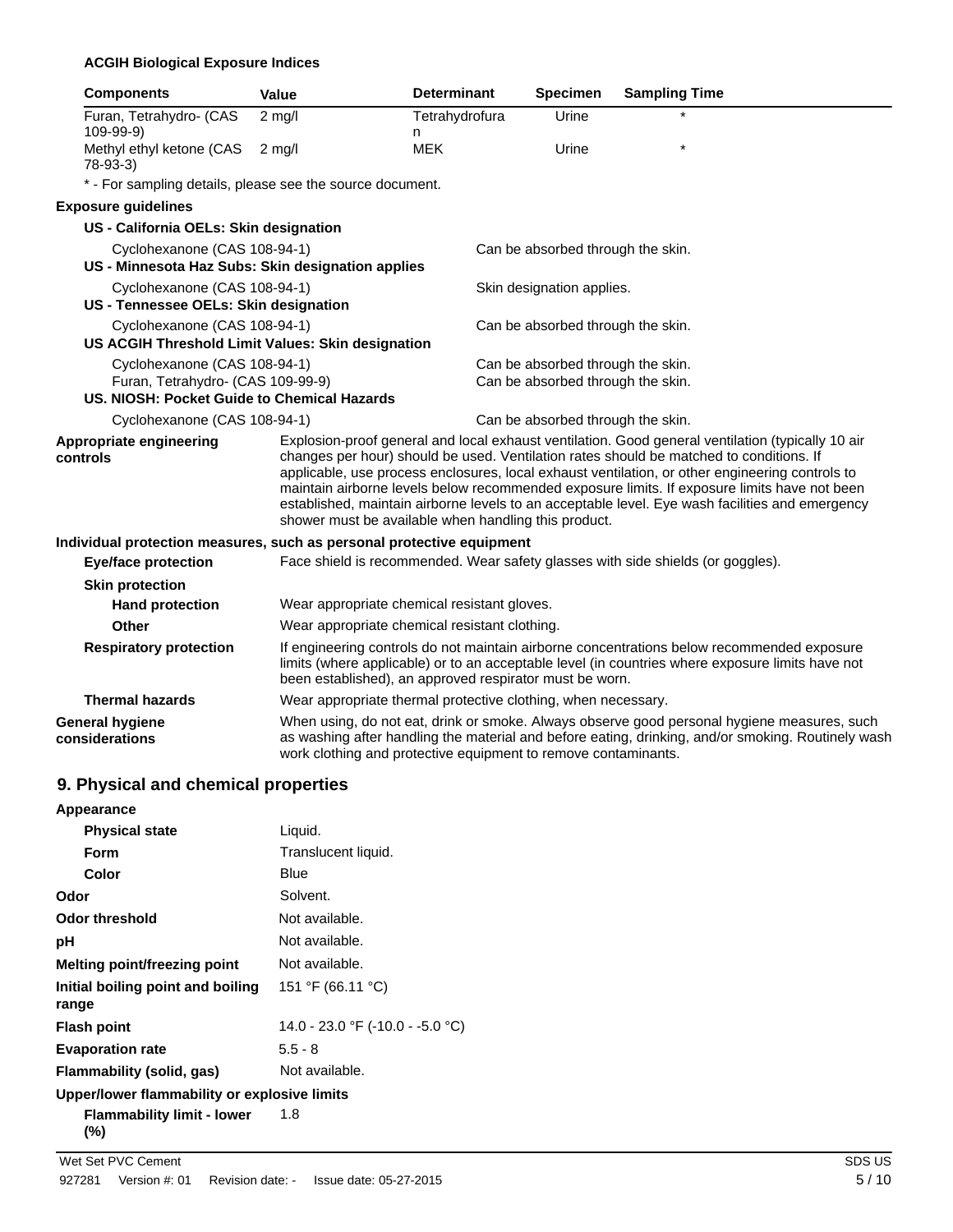| <b>Flammability limit - upper</b><br>$(\%)$       | 11.8                      |
|---------------------------------------------------|---------------------------|
| Explosive limit - lower (%)                       | Not available.            |
| Explosive limit - upper (%)                       | Not available.            |
| Vapor pressure                                    | 145 mm Hg @ 20 C          |
| Vapor density                                     | 2.5                       |
| <b>Relative density</b>                           | $0.92 + 0.02$             |
| Solubility(ies)                                   |                           |
| Solubility (water)                                | Negligible                |
| <b>Partition coefficient</b><br>(n-octanol/water) | Not available.            |
| <b>Auto-ignition temperature</b>                  | Not available.            |
| <b>Decomposition temperature</b>                  | Not available.            |
| <b>Viscosity</b>                                  | 1200 - 2500 cP            |
| <b>Viscosity temperature</b>                      | 77 °F (25 °C)             |
| <b>Other information</b>                          |                           |
| <b>Bulk density</b>                               | 7.7 lb/gal                |
| VOC (Weight %)                                    | 443 g/l SQACMD Method 304 |

# **10. Stability and reactivity**

| <b>Reactivity</b>                            | The product is stable and non-reactive under normal conditions of use, storage and transport.                                                     |
|----------------------------------------------|---------------------------------------------------------------------------------------------------------------------------------------------------|
| <b>Chemical stability</b>                    | Material is stable under normal conditions.                                                                                                       |
| <b>Possibility of hazardous</b><br>reactions | No dangerous reaction known under conditions of normal use.                                                                                       |
| <b>Conditions to avoid</b>                   | Avoid heat, sparks, open flames and other ignition sources. Avoid temperatures exceeding the<br>flash point. Contact with incompatible materials. |
| Incompatible materials                       | Acids. Strong oxidizing agents. Ammonia. Amines. Isocyanates. Caustics.                                                                           |
| <b>Hazardous decomposition</b><br>products   | No hazardous decomposition products are known.                                                                                                    |

# **11. Toxicological information**

## **Information on likely routes of exposure**

| <b>Inhalation</b>                                                                  | May be fatal if swallowed and enters airways. Headache. Nausea, vomiting. May cause irritation<br>to the respiratory system. Vapors have a narcotic effect and may cause headache, fatigue,<br>dizziness and nausea. Prolonged inhalation may be harmful.                                                                                                               |
|------------------------------------------------------------------------------------|-------------------------------------------------------------------------------------------------------------------------------------------------------------------------------------------------------------------------------------------------------------------------------------------------------------------------------------------------------------------------|
| <b>Skin contact</b>                                                                | Causes skin irritation.                                                                                                                                                                                                                                                                                                                                                 |
| Eye contact                                                                        | Causes serious eye irritation.                                                                                                                                                                                                                                                                                                                                          |
| Ingestion                                                                          | May be fatal if swallowed and enters airways. Harmful if swallowed. Harmful if swallowed. Droplets<br>of the product aspirated into the lungs through ingestion or vomiting may cause a serious<br>chemical pneumonia.                                                                                                                                                  |
| Symptoms related to the<br>physical, chemical and<br>toxicological characteristics | Irritation of nose and throat. Aspiration may cause pulmonary edema and pneumonitis. Severe<br>eye irritation. Symptoms may include stinging, tearing, redness, swelling, and blurred vision. May<br>cause respiratory irritation. Skin irritation. May cause redness and pain. Symptoms of<br>overexposure may be headache, dizziness, tiredness, nausea and vomiting. |

## **Information on toxicological effects**

| <b>Acute toxicity</b> | May be fatal if swallowed and enters airways. Narcotic effects. May cause respiratory irritation. |  |
|-----------------------|---------------------------------------------------------------------------------------------------|--|

| <b>Components</b>         | <b>Species</b> | <b>Test Results</b> |
|---------------------------|----------------|---------------------|
| Acetone (CAS 67-64-1)     |                |                     |
| Acute                     |                |                     |
| Dermal<br>LD50            | Rabbit         | 20 ml/kg            |
| Inhalation<br><b>LC50</b> | Rat            | 50 mg/l, 8 Hours    |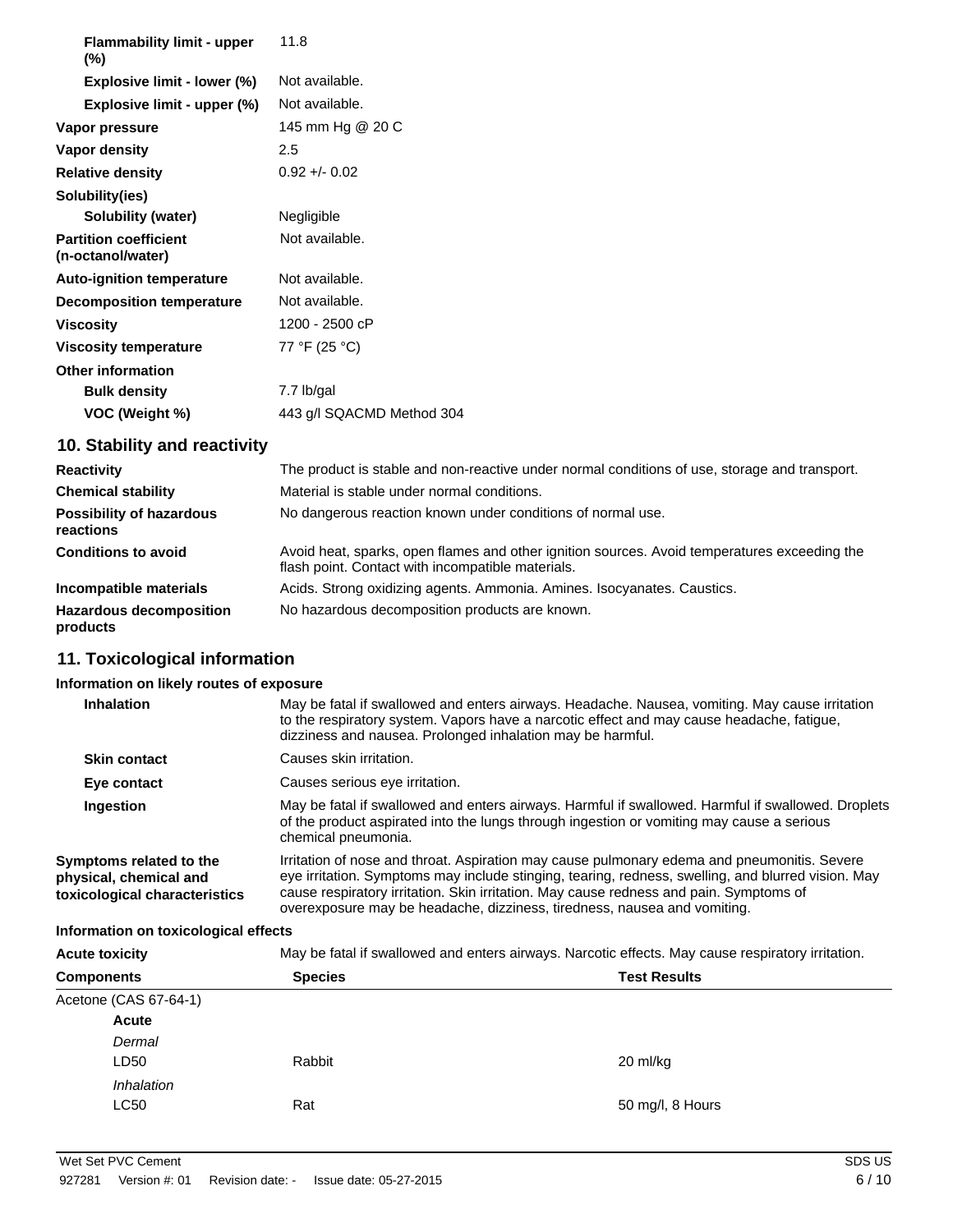| <b>Components</b>                                                                                                                                                                | <b>Species</b>                                                                                                                                                                                        | <b>Test Results</b>                                                                                                                                                                                                                                                                                                                                                                                                                                                                                                                                                                                                                                                                                      |  |
|----------------------------------------------------------------------------------------------------------------------------------------------------------------------------------|-------------------------------------------------------------------------------------------------------------------------------------------------------------------------------------------------------|----------------------------------------------------------------------------------------------------------------------------------------------------------------------------------------------------------------------------------------------------------------------------------------------------------------------------------------------------------------------------------------------------------------------------------------------------------------------------------------------------------------------------------------------------------------------------------------------------------------------------------------------------------------------------------------------------------|--|
| Oral                                                                                                                                                                             |                                                                                                                                                                                                       |                                                                                                                                                                                                                                                                                                                                                                                                                                                                                                                                                                                                                                                                                                          |  |
| LD50                                                                                                                                                                             | Rat                                                                                                                                                                                                   | 5800 mg/kg                                                                                                                                                                                                                                                                                                                                                                                                                                                                                                                                                                                                                                                                                               |  |
| Cyclohexanone (CAS 108-94-1)                                                                                                                                                     |                                                                                                                                                                                                       |                                                                                                                                                                                                                                                                                                                                                                                                                                                                                                                                                                                                                                                                                                          |  |
| Acute                                                                                                                                                                            |                                                                                                                                                                                                       |                                                                                                                                                                                                                                                                                                                                                                                                                                                                                                                                                                                                                                                                                                          |  |
| Dermal                                                                                                                                                                           |                                                                                                                                                                                                       |                                                                                                                                                                                                                                                                                                                                                                                                                                                                                                                                                                                                                                                                                                          |  |
| LD50                                                                                                                                                                             | Rabbit                                                                                                                                                                                                | 948 mg/kg                                                                                                                                                                                                                                                                                                                                                                                                                                                                                                                                                                                                                                                                                                |  |
| Inhalation                                                                                                                                                                       |                                                                                                                                                                                                       |                                                                                                                                                                                                                                                                                                                                                                                                                                                                                                                                                                                                                                                                                                          |  |
| <b>LC50</b>                                                                                                                                                                      | Rat                                                                                                                                                                                                   | 8000 ppm, 4 hours                                                                                                                                                                                                                                                                                                                                                                                                                                                                                                                                                                                                                                                                                        |  |
| Oral                                                                                                                                                                             |                                                                                                                                                                                                       |                                                                                                                                                                                                                                                                                                                                                                                                                                                                                                                                                                                                                                                                                                          |  |
| LD50                                                                                                                                                                             | Rat                                                                                                                                                                                                   | 1540 mg/kg                                                                                                                                                                                                                                                                                                                                                                                                                                                                                                                                                                                                                                                                                               |  |
|                                                                                                                                                                                  | * Estimates for product may be based on additional component data not shown.                                                                                                                          |                                                                                                                                                                                                                                                                                                                                                                                                                                                                                                                                                                                                                                                                                                          |  |
| <b>Skin corrosion/irritation</b>                                                                                                                                                 | Causes skin irritation.                                                                                                                                                                               |                                                                                                                                                                                                                                                                                                                                                                                                                                                                                                                                                                                                                                                                                                          |  |
| Serious eye damage/eye                                                                                                                                                           | Causes serious eye irritation.                                                                                                                                                                        |                                                                                                                                                                                                                                                                                                                                                                                                                                                                                                                                                                                                                                                                                                          |  |
| irritation                                                                                                                                                                       |                                                                                                                                                                                                       |                                                                                                                                                                                                                                                                                                                                                                                                                                                                                                                                                                                                                                                                                                          |  |
| Respiratory or skin sensitization                                                                                                                                                |                                                                                                                                                                                                       |                                                                                                                                                                                                                                                                                                                                                                                                                                                                                                                                                                                                                                                                                                          |  |
| <b>Respiratory sensitization</b>                                                                                                                                                 | Not available.                                                                                                                                                                                        |                                                                                                                                                                                                                                                                                                                                                                                                                                                                                                                                                                                                                                                                                                          |  |
| <b>Skin sensitization</b>                                                                                                                                                        | This product is not expected to cause skin sensitization.                                                                                                                                             |                                                                                                                                                                                                                                                                                                                                                                                                                                                                                                                                                                                                                                                                                                          |  |
| <b>Germ cell mutagenicity</b>                                                                                                                                                    | No data available to indicate product or any components present at greater than 0.1% are<br>mutagenic or genotoxic.                                                                                   |                                                                                                                                                                                                                                                                                                                                                                                                                                                                                                                                                                                                                                                                                                          |  |
| Carcinogenicity                                                                                                                                                                  | exposure to THF by all routes of exposure.                                                                                                                                                            | In 2012 USEPA Integrated Risk Information System (IRIS) reviewed a two species inhalation<br>lifetime study on THF conducted by NTP (1998). Male rats developed renal tumors and female<br>mice developed liver tumors while neither the female rats nor the male mice showed similar<br>results. Because the carcinogenic mechanisms could not be identified clearly in either species for<br>either tumor, the EPA determined that the male rat and female mouse findings are relevant to the<br>assessment of carcinogenic potential in humans. Therefore, the IRIS review concludes that these<br>data in aggregate indicate that there is "suggestive evidence of carcinogenic potential" following |  |
| IARC Monographs. Overall Evaluation of Carcinogenicity                                                                                                                           |                                                                                                                                                                                                       |                                                                                                                                                                                                                                                                                                                                                                                                                                                                                                                                                                                                                                                                                                          |  |
| Cyclohexanone (CAS 108-94-1)<br>3 Not classifiable as to carcinogenicity to humans.<br>Polyvinyl chloride (CAS 9002-86-2)<br>3 Not classifiable as to carcinogenicity to humans. |                                                                                                                                                                                                       |                                                                                                                                                                                                                                                                                                                                                                                                                                                                                                                                                                                                                                                                                                          |  |
| Silica, amorphous, fumed (CAS 112945-52-5)<br>3 Not classifiable as to carcinogenicity to humans.<br>OSHA Specifically Regulated Substances (29 CFR 1910.1001-1050)              |                                                                                                                                                                                                       |                                                                                                                                                                                                                                                                                                                                                                                                                                                                                                                                                                                                                                                                                                          |  |
| Polyvinyl chloride (CAS 9002-86-2)                                                                                                                                               |                                                                                                                                                                                                       | Cancer                                                                                                                                                                                                                                                                                                                                                                                                                                                                                                                                                                                                                                                                                                   |  |
| Reproductive toxicity                                                                                                                                                            | This product is not expected to cause reproductive or developmental effects.                                                                                                                          |                                                                                                                                                                                                                                                                                                                                                                                                                                                                                                                                                                                                                                                                                                          |  |
| Specific target organ toxicity -                                                                                                                                                 | Narcotic effects. May cause drowsiness and dizziness. Respiratory tract irritation.                                                                                                                   |                                                                                                                                                                                                                                                                                                                                                                                                                                                                                                                                                                                                                                                                                                          |  |
| single exposure                                                                                                                                                                  |                                                                                                                                                                                                       |                                                                                                                                                                                                                                                                                                                                                                                                                                                                                                                                                                                                                                                                                                          |  |
| Specific target organ toxicity -<br>repeated exposure                                                                                                                            | Not classified.                                                                                                                                                                                       |                                                                                                                                                                                                                                                                                                                                                                                                                                                                                                                                                                                                                                                                                                          |  |
| <b>Aspiration hazard</b>                                                                                                                                                         | May be fatal if swallowed and enters airways.                                                                                                                                                         |                                                                                                                                                                                                                                                                                                                                                                                                                                                                                                                                                                                                                                                                                                          |  |
| <b>Chronic effects</b>                                                                                                                                                           | Prolonged inhalation may be harmful.                                                                                                                                                                  |                                                                                                                                                                                                                                                                                                                                                                                                                                                                                                                                                                                                                                                                                                          |  |
| 12. Ecological information                                                                                                                                                       |                                                                                                                                                                                                       |                                                                                                                                                                                                                                                                                                                                                                                                                                                                                                                                                                                                                                                                                                          |  |
| <b>Ecotoxicity</b>                                                                                                                                                               | The product is not classified as environmentally hazardous. However, this does not exclude the<br>possibility that large or frequent spills can have a harmful or damaging effect on the environment. |                                                                                                                                                                                                                                                                                                                                                                                                                                                                                                                                                                                                                                                                                                          |  |
| <b>Components</b>                                                                                                                                                                | <b>Species</b>                                                                                                                                                                                        | <b>Test Results</b>                                                                                                                                                                                                                                                                                                                                                                                                                                                                                                                                                                                                                                                                                      |  |
| Acetone (CAS 67-64-1)                                                                                                                                                            |                                                                                                                                                                                                       |                                                                                                                                                                                                                                                                                                                                                                                                                                                                                                                                                                                                                                                                                                          |  |
| <b>Aquatic</b>                                                                                                                                                                   |                                                                                                                                                                                                       |                                                                                                                                                                                                                                                                                                                                                                                                                                                                                                                                                                                                                                                                                                          |  |
| Fish                                                                                                                                                                             | <b>LC50</b><br>Fathead minnow (Pimephales promelas) > 100 mg/l, 96 hours                                                                                                                              |                                                                                                                                                                                                                                                                                                                                                                                                                                                                                                                                                                                                                                                                                                          |  |
| Cyclohexanone (CAS 108-94-1)                                                                                                                                                     |                                                                                                                                                                                                       |                                                                                                                                                                                                                                                                                                                                                                                                                                                                                                                                                                                                                                                                                                          |  |
| <b>Aquatic</b>                                                                                                                                                                   |                                                                                                                                                                                                       |                                                                                                                                                                                                                                                                                                                                                                                                                                                                                                                                                                                                                                                                                                          |  |
| Fish                                                                                                                                                                             | LC50                                                                                                                                                                                                  | Fathead minnow (Pimephales promelas) 481 - 578 mg/l, 96 hours                                                                                                                                                                                                                                                                                                                                                                                                                                                                                                                                                                                                                                            |  |
| * Estimates for product may be based on additional component data not shown.                                                                                                     |                                                                                                                                                                                                       |                                                                                                                                                                                                                                                                                                                                                                                                                                                                                                                                                                                                                                                                                                          |  |

**Persistence and degradability** No data is available on the degradability of this product.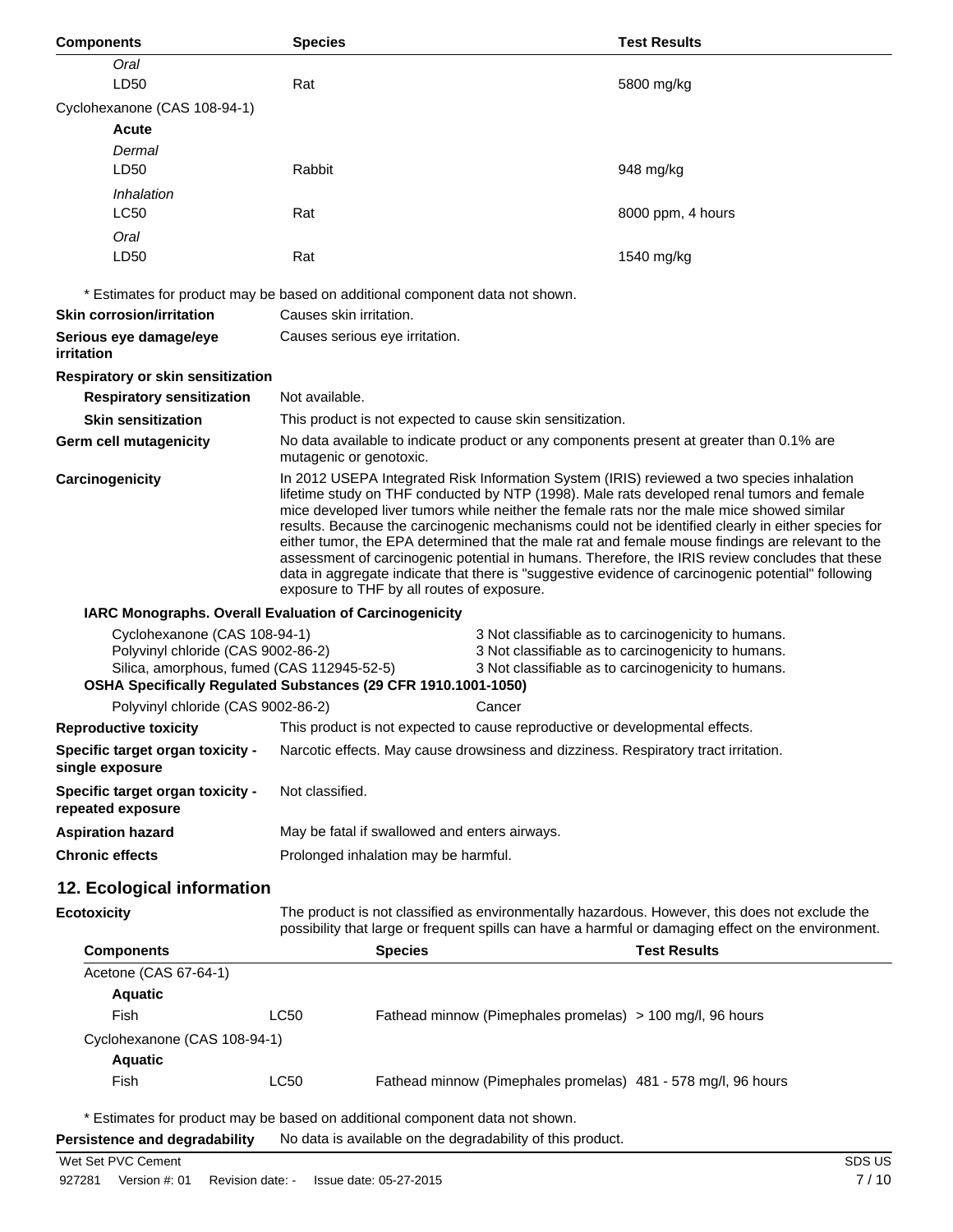| <b>Bioaccumulative potential</b>                  | No data available. |         |
|---------------------------------------------------|--------------------|---------|
| Partition coefficient n-octanol / water (log Kow) |                    |         |
| Acetone (CAS 67-64-1)                             |                    | $-0.24$ |
| Cyclohexanone (CAS 108-94-1)                      |                    | 0.81    |
| Furan, Tetrahydro- (CAS 109-99-9)                 |                    | 0.46    |
| Methyl ethyl ketone (CAS 78-93-3)                 |                    | 0.29    |

**Mobility in soil** No data available.

**Other adverse effects** No other adverse environmental effects (e.g. ozone depletion, photochemical ozone creation potential, endocrine disruption, global warming potential) are expected from this component.

# **13. Disposal considerations**

| <b>Disposal instructions</b>             | Collect and reclaim or dispose in sealed containers at licensed waste disposal site. This material<br>and its container must be disposed of as hazardous waste. Do not allow this material to drain into<br>sewers/water supplies. Do not contaminate ponds, waterways or ditches with chemical or used<br>container. Dispose of contents/container in accordance with local/regional/national/international<br>regulations. |
|------------------------------------------|------------------------------------------------------------------------------------------------------------------------------------------------------------------------------------------------------------------------------------------------------------------------------------------------------------------------------------------------------------------------------------------------------------------------------|
| Local disposal regulations               | Dispose in accordance with all applicable regulations.                                                                                                                                                                                                                                                                                                                                                                       |
| Hazardous waste code                     | The waste code should be assigned in discussion between the user, the producer and the waste<br>disposal company.                                                                                                                                                                                                                                                                                                            |
| Waste from residues / unused<br>products | Dispose of in accordance with local regulations. Empty containers or liners may retain some<br>product residues. This material and its container must be disposed of in a safe manner (see:<br>Disposal instructions).                                                                                                                                                                                                       |
| <b>Contaminated packaging</b>            | Empty containers should be taken to an approved waste handling site for recycling or disposal.<br>Since emptied containers may retain product residue, follow label warnings even after container is<br>emptied.                                                                                                                                                                                                             |

# **14. Transport information**

| <b>UN number</b>                  | <b>UN1993</b>                                                                                        |
|-----------------------------------|------------------------------------------------------------------------------------------------------|
| UN proper shipping name           | Flammable liquids, n.o.s. (Methyl ethyl ketone RQ = 34014 LBS, Acetone RQ = 34247 LBS)               |
| Transport hazard class(es)        |                                                                                                      |
| <b>Class</b>                      | 3                                                                                                    |
| <b>Subsidiary risk</b>            |                                                                                                      |
| Label(s)                          | 3                                                                                                    |
| Packing group                     | $\mathsf{II}$                                                                                        |
|                                   | Special precautions for user Read safety instructions, SDS and emergency procedures before handling. |
| <b>Special provisions</b>         | IB2, T7, TP1, TP8, TP28                                                                              |
| <b>Packaging exceptions</b>       | 150                                                                                                  |
| Packaging non bulk                | 202                                                                                                  |
| Packaging bulk                    | 242                                                                                                  |
| IATA                              |                                                                                                      |
| <b>UN number</b>                  | <b>UN1993</b>                                                                                        |
| UN proper shipping name           | Flammable liquid, n.o.s. (Methyl ethyl ketone, Acetone)                                              |
| <b>Transport hazard class(es)</b> |                                                                                                      |
| <b>Class</b>                      | 3                                                                                                    |
| <b>Subsidiary risk</b>            |                                                                                                      |
| Packing group                     | $\mathbf{H}$                                                                                         |
| <b>Environmental hazards</b>      | No.                                                                                                  |
| <b>ERG Code</b>                   | 3H                                                                                                   |
|                                   | Special precautions for user Read safety instructions, SDS and emergency procedures before handling. |
| IMDG                              |                                                                                                      |
| <b>UN number</b>                  | <b>UN1993</b>                                                                                        |
| UN proper shipping name           | FLAMMABLE LIQUID, N.O.S. (Methyl ethyl ketone, Acetone)                                              |
| <b>Transport hazard class(es)</b> |                                                                                                      |
| <b>Class</b>                      | 3                                                                                                    |
| <b>Subsidiary risk</b>            |                                                                                                      |
| <b>Packing group</b>              | $\mathsf{II}$                                                                                        |
| <b>Environmental hazards</b>      |                                                                                                      |
| <b>Marine pollutant</b>           | No.                                                                                                  |
| <b>EmS</b>                        | F-E, S-E                                                                                             |
|                                   | Special precautions for user Read safety instructions, SDS and emergency procedures before handling. |
| Wet Set PVC Cement                | SDS US                                                                                               |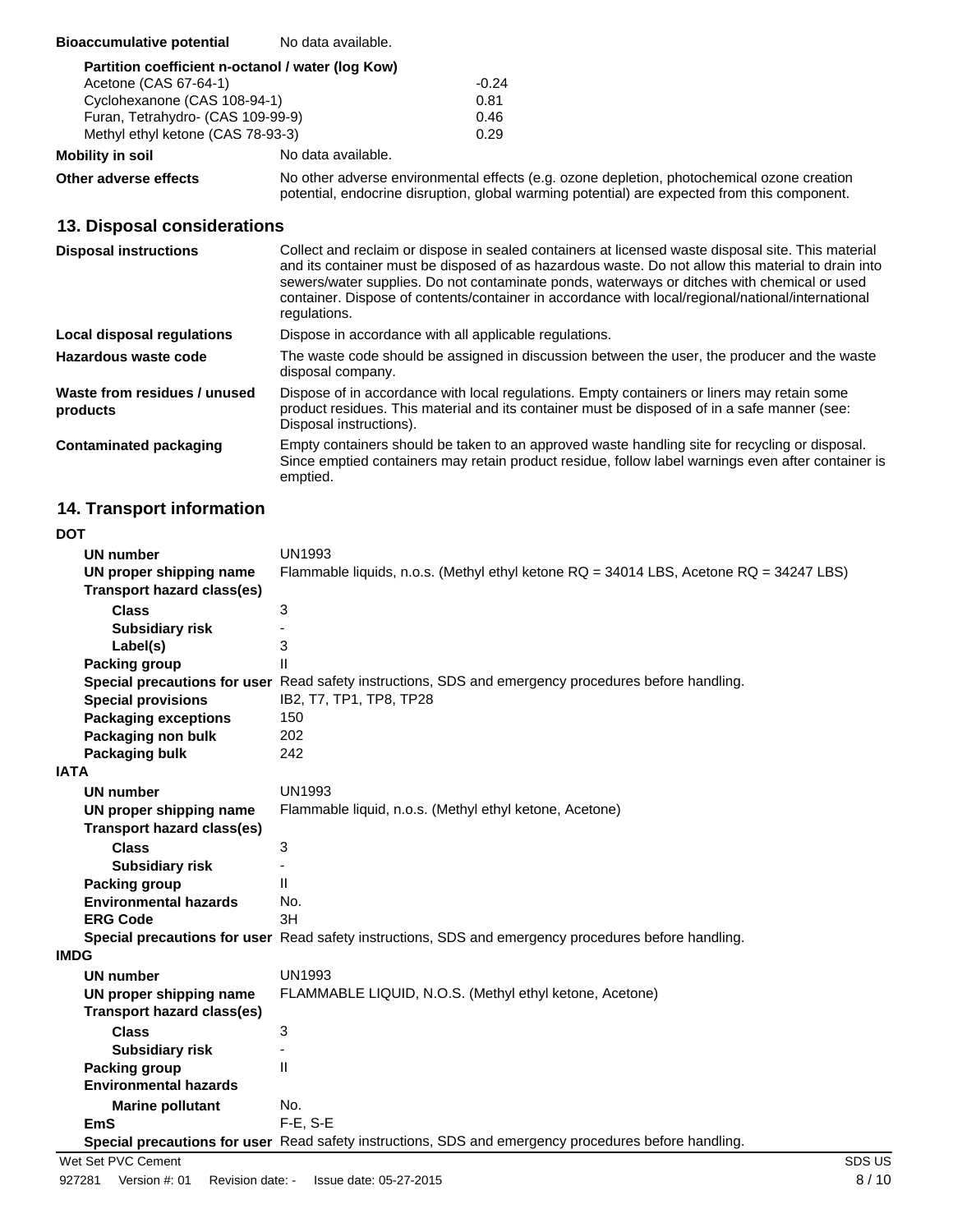| US federal regulations |
|------------------------|
|------------------------|

This product is a "Hazardous Chemical" as defined by the OSHA Hazard Communication Standard, 29 CFR 1910.1200.

All components are on the U.S. EPA TSCA Inventory List.

#### **TSCA Section 12(b) Export Notification (40 CFR 707, Subpt. D)**

Not regulated.

#### **OSHA Specifically Regulated Substances (29 CFR 1910.1001-1050)**

| Polyvinyl chloride (CAS 9002-86-2)                    | Cancer                 |
|-------------------------------------------------------|------------------------|
|                                                       | Central nervous system |
|                                                       | Liver                  |
|                                                       | <b>Blood</b>           |
|                                                       | Flammability           |
| <b>CERCLA Hazardous Substance List (40 CFR 302.4)</b> |                        |
| Acetone (CAS 67-64-1)                                 | LISTED                 |
| Cyclohexanone (CAS 108-94-1)                          | LISTED                 |
|                                                       | 1.0777                 |

| UVClONEXANONE (UAS 108-94-1)      | LISIED |
|-----------------------------------|--------|
| Furan, Tetrahydro- (CAS 109-99-9) | LISTED |
| Methyl ethyl ketone (CAS 78-93-3) | LISTED |

#### **Superfund Amendments and Reauthorization Act of 1986 (SARA)**

| <b>Hazard categories</b>                                                                                    | Immediate Hazard - Yes<br>Delayed Hazard - No<br>Fire Hazard - Yes<br>Pressure Hazard - No<br>Reactivity Hazard - No |              |                                                                                                             |
|-------------------------------------------------------------------------------------------------------------|----------------------------------------------------------------------------------------------------------------------|--------------|-------------------------------------------------------------------------------------------------------------|
| <b>SARA 302 Extremely hazardous substance</b>                                                               |                                                                                                                      |              |                                                                                                             |
| Not listed.                                                                                                 |                                                                                                                      |              |                                                                                                             |
| SARA 311/312 Hazardous<br>chemical                                                                          | No                                                                                                                   |              |                                                                                                             |
| SARA 313 (TRI reporting)<br>Not regulated.                                                                  |                                                                                                                      |              |                                                                                                             |
| Other federal regulations                                                                                   |                                                                                                                      |              |                                                                                                             |
| Clean Air Act (CAA) Section 112 Hazardous Air Pollutants (HAPs) List                                        |                                                                                                                      |              |                                                                                                             |
| Not regulated.<br>Clean Air Act (CAA) Section 112(r) Accidental Release Prevention (40 CFR 68.130)          |                                                                                                                      |              |                                                                                                             |
| Not regulated.                                                                                              |                                                                                                                      |              |                                                                                                             |
| <b>Safe Drinking Water Act</b><br>(SDWA)                                                                    | Not regulated.                                                                                                       |              |                                                                                                             |
| <b>Chemical Code Number</b>                                                                                 |                                                                                                                      |              | Drug Enforcement Administration (DEA). List 2, Essential Chemicals (21 CFR 1310.02(b) and 1310.04(f)(2) and |
| Acetone (CAS 67-64-1)                                                                                       |                                                                                                                      | 6532         |                                                                                                             |
| Methyl ethyl ketone (CAS 78-93-3)                                                                           |                                                                                                                      | 6714         |                                                                                                             |
|                                                                                                             |                                                                                                                      |              | Drug Enforcement Administration (DEA). List 1 & 2 Exempt Chemical Mixtures (21 CFR 1310.12(c))              |
| Acetone (CAS 67-64-1)                                                                                       |                                                                                                                      | 35 %WV       |                                                                                                             |
| Methyl ethyl ketone (CAS 78-93-3)<br><b>DEA Exempt Chemical Mixtures Code Number</b>                        |                                                                                                                      | 35 %WV       |                                                                                                             |
|                                                                                                             |                                                                                                                      |              |                                                                                                             |
| Acetone (CAS 67-64-1)<br>Methyl ethyl ketone (CAS 78-93-3)                                                  |                                                                                                                      | 6532<br>6714 |                                                                                                             |
| <b>US state regulations</b>                                                                                 |                                                                                                                      |              |                                                                                                             |
| US. Massachusetts RTK - Substance List                                                                      |                                                                                                                      |              |                                                                                                             |
| Acetone (CAS 67-64-1)<br>Cyclohexanone (CAS 108-94-1)<br>$T_{\text{turb}}$ $T_{\text{turb}}$ $(0.00400000)$ |                                                                                                                      |              |                                                                                                             |

Furan, Tetrahydro- (CAS 109-99-9) Methyl ethyl ketone (CAS 78-93-3) Silica, amorphous, fumed (CAS 112945-52-5)